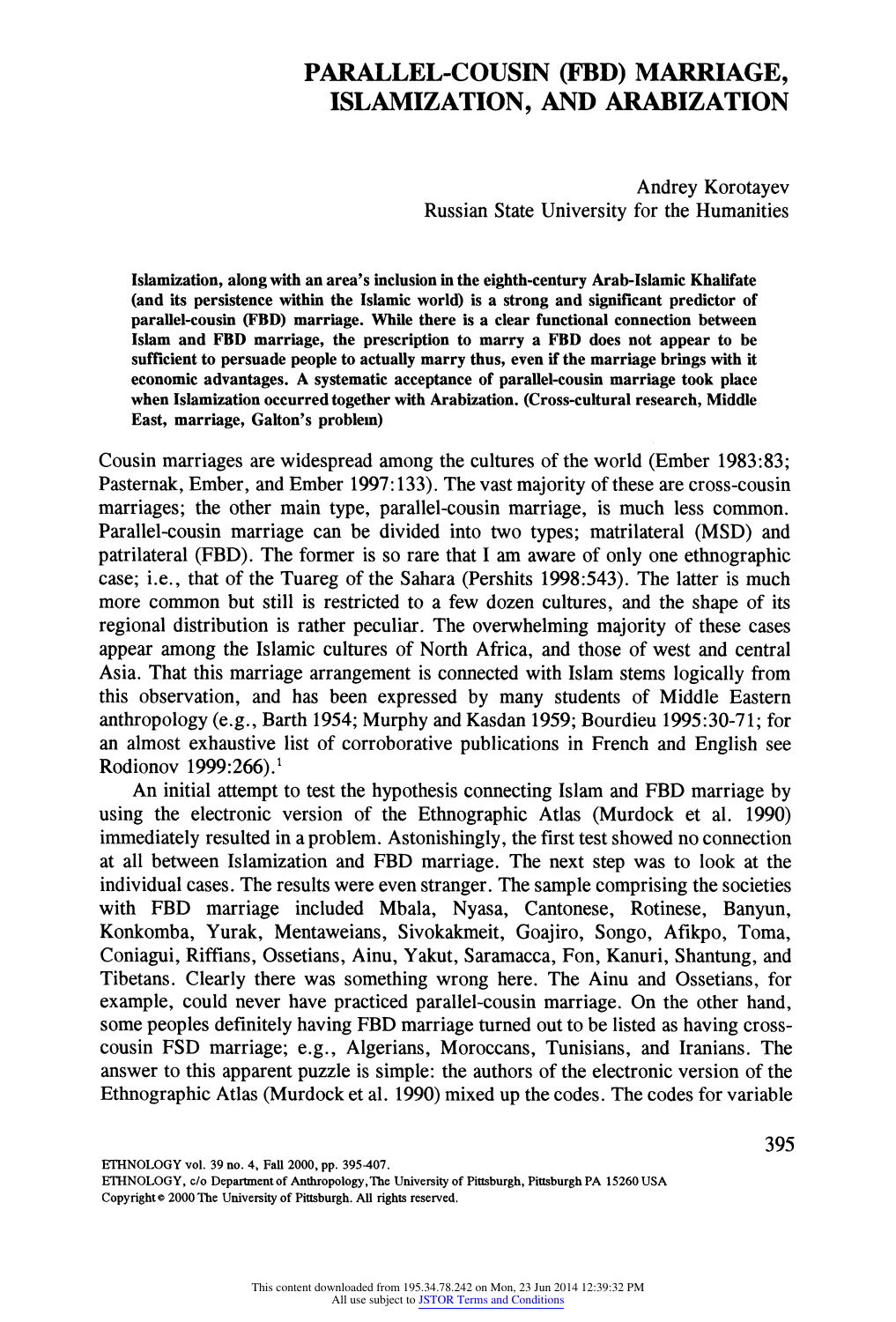**24 turned out to be the ones for variable 23. Thus, the actual codes for variable 23 should be read as follows:** 

- **O = Missing data**
- **1 = A11 four cousins**
- **2 = Three of four cousins**
- **3-Two of four cousins (e.g., paternal)**
- $4 =$ One of four cousins (e.g., FBD)
- **5-No first cousins**
- **6 = First and some second cousins excluded**
- **7 = No first, unknown for second**
- **8 No first or second cousins**
- **9 = No preferential or prescriptive unions**

**However? a closer inspection of the electronic Ethnographic Atlas (Murdock et al. 1990) data showed that its authors had simply lost the information on parallelcousin FBD marriage while recoding the original codes of Murdock (1967). The value of the 1967 Atlas variable 25 (Cousin Marriage) corresponding to the presence of parallel-cousin FBD marriage (Qa) appears not to have been reflected at all in the**  electronic version. Hence, there was no other choice but to use the printed version **(Murdock 1967). (The most recent electronic version of the Atlas [Murdock et al. 1999-2000] has corrected this mistake.)** 

**A straightforward cross-tabulation of the presence of parallel-cousin FBD marriage and Islamization (Tishkov [1998] is the basis for coding this variable) produced the following results:** 

| Parallel-Cousin (FBD) Marriage | Islamization  |             |               |
|--------------------------------|---------------|-------------|---------------|
|                                | (absent)<br>0 | 1 (present) | Total         |
| $0$ (absent)                   | 702<br>95.6%  | 32<br>4.4%  | 734<br>100.0% |
| (present)                      | 16.7%         | 20<br>83.3% | 24<br>100.0%  |
| Total                          | 706<br>93.1%  | 52<br>6.9%  | 758<br>100.0% |

Table 1: Parallel-Cousin (FBD) Marriage/Islamization Cross-Tabulation

Note: Fisher's exact test (1-sided):  $p < 0.0001$ **Phi =0.55; Gamma =0.98, p =0.000004** 

**The results looked immediately promising. The correlation turned out to be in the predicted direction and very strong.2 A Gamma coefficient as high as 0.98 looked especially impressive. Of course, it was not difficult to interpret Phi and Gamma in**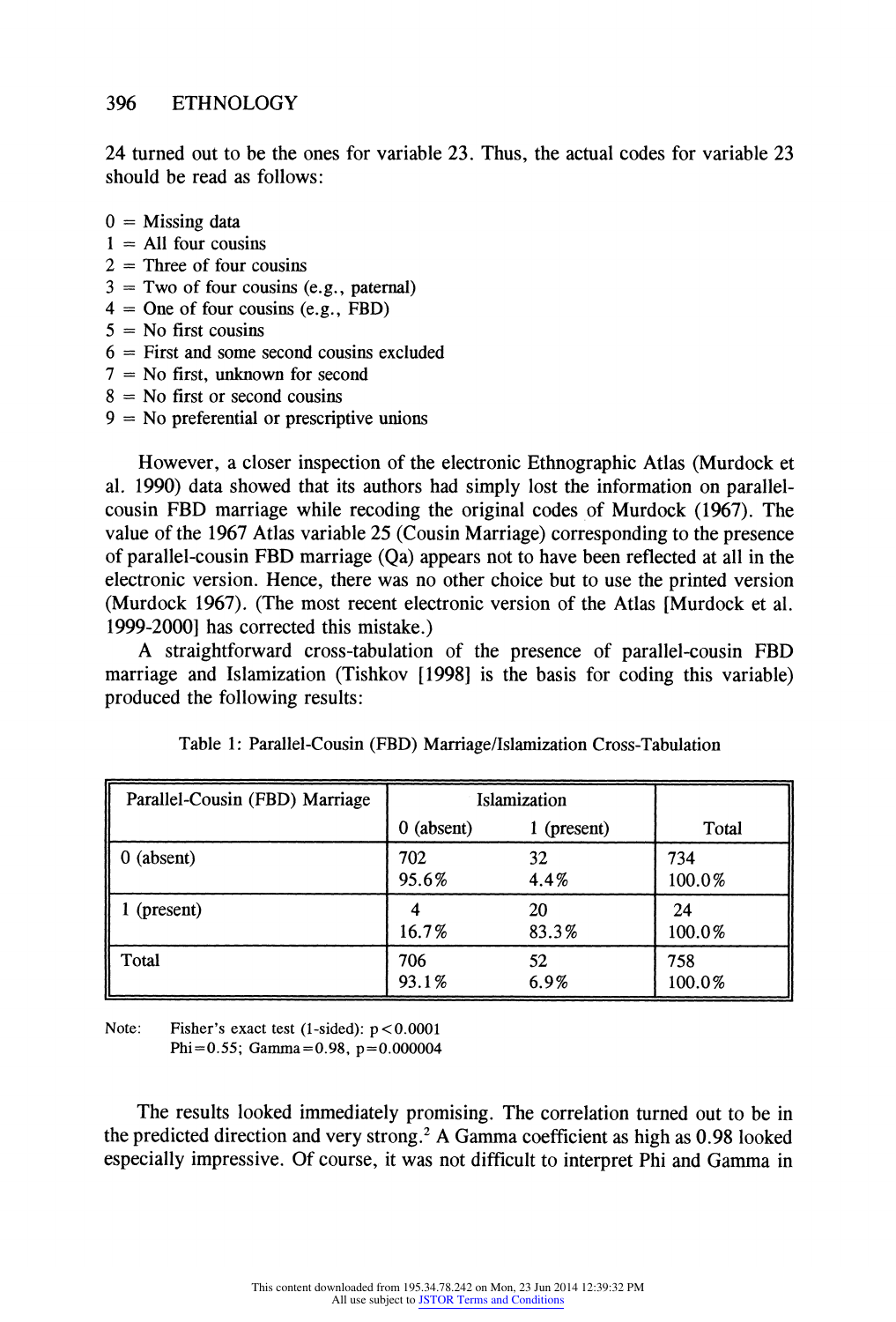**conjunction with the cross-tabulation: the absence of Islamization appears to be a very strong predictor of the absence of parallel-cousin marriage; i.e., if a given culture has nothing to do with Islam it is almost certain that the preference for FBD marriage does not occur. But knowing that a given culture is Islamic is not a certain predictor of FBD marriage.** 

**The next step was to change the units of comparison. Instead of treating**  individual cultures as such, Murdock's culture areas became the units of comparison. **Murdock divided the world into six megaregions: (Sub-Saharan) Africa, Circum**mediterrania, East Asia, Insular Pacific, North America, and South America. He also **subdivided each of the regions into ten ethnographic areas. For example, Insular Pacific was subdivided into the Philippines-Formosa, West Indonesia, East Indonesia, Australia, New Guinea, Micronesia, West Melanesia, East Melanesia, West Polynesia, and East Polynesia. These areas were chosen as units of comparison. The recoding for them was done along the following lines. The degree of an area's**  Islamization was coded as 0 (absent) if there were no Islamic cultures at all in the **area. If less than 50 per cent of an area's cultures were Islamic, its Islamization degree was 1 (low Islamization). If most of an area's cultures were Islamic, its Islamization degree was 2 (high). The presence of FBD marriage in an area was coded in the following way. The areas where no cultures practiced preferential parallel-cousin marriage were coded as O (absent); the areas where less than 35 per cent of cultures practiced it were coded as 1 (rare), and the areas where more than 35 per cent of cultures practiced FBD marriage were coded as 2 (common). The relation between the two variables looked as follows:** 

| Presence of Parallel-Cousin<br>(FBD) Marriage | Area Islamization |           |            |       |
|-----------------------------------------------|-------------------|-----------|------------|-------|
|                                               | $0$ (absent)      | $1$ (low) | $2$ (high) | Total |
| $0$ (absent)                                  | 41                | 10        |            | 51    |
| $1$ (rare)                                    |                   |           |            |       |
| 2 (common)                                    |                   |           |            |       |
| Total                                         | 41                | 13        |            | 60    |

**Table 2:**  Presence of Parallel-Cousin (FBD) Marriage/Area's Islamization Cross-Tabulation

**Note: Rho=0.71; p=0.0001 Gamma=l.0; p=0.0002** 

**The correlation here is strong even by the most exacting statistical standards. Mapping the areas where FBD marriage is common (North Africa, Sahara, Near and Middle East) immediately reveals that the resulting region does not look quite like**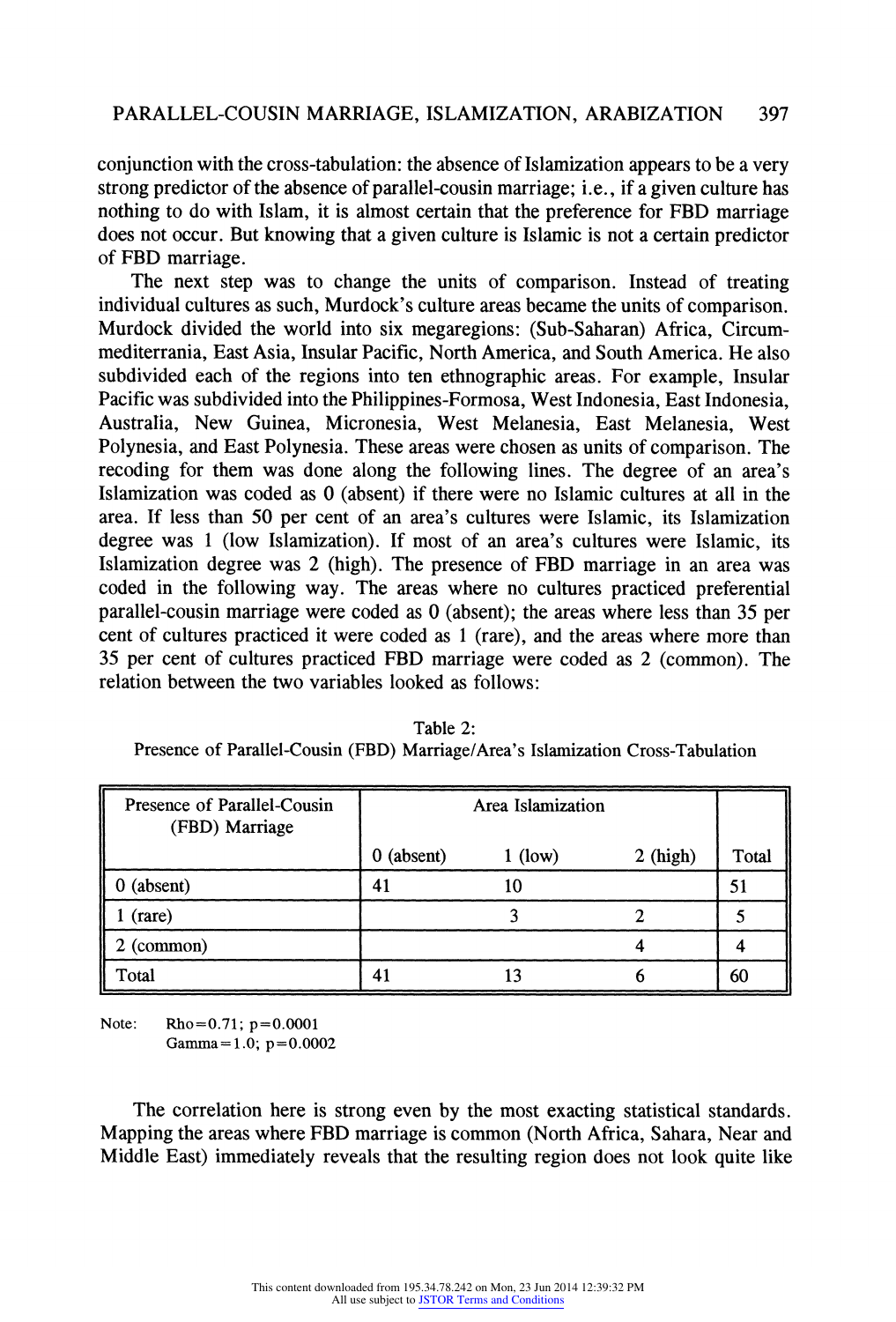# **398 ETHNOLOGY**

**the Islamic world. Its shape much more closely resembles the territory of the eighthcentury Islamic Khalifate. One evident exception is the Iberian Peninsula, which was mostly within this Khalifate but was reconquered by Christians. This immediately suggests that an area's inclusion into the Khalifate might be a better predictor of preferential FBD marriage than its Islamization. The results of the tests are as follows:** 

| Area Islamization | Parallel-Cousin (FBD) Marriage |            |       |
|-------------------|--------------------------------|------------|-------|
|                   | (absent or rare)<br>0          | 1 (common) | Total |
| $0$ (absent)      | 41                             |            | 41    |
| $1$ (low)         | 13                             |            | 13    |
| $2$ (high)        |                                |            |       |
| Total             | 56                             |            | 60    |

|  |  | Table 3: Area Islamization/Parallel Cousin (FBD) Marriage |  |  |  |  |
|--|--|-----------------------------------------------------------|--|--|--|--|
|--|--|-----------------------------------------------------------|--|--|--|--|

Note: Rho =  $0.509$ ; p =  $0.00003$ 

**Table 4: Area Inclusion into the Eighth-Century Arab-Islamic Khalifate (with Remaining in Islamic World Afterwards)/Parallel-Cousin (FBD) Marriage Cross-Tabulation** 

| Area Inclusion           | Parallel-Cousin (FBD) Marriage |            |       |
|--------------------------|--------------------------------|------------|-------|
|                          | 0 (absent or rare)             | 1 (common) | Total |
| $\vert$ 0 (no inclusion) | 54                             |            | 54    |
| (partial inclusion)      |                                |            |       |
| 2 (full inclusion)       |                                |            |       |
| Total                    | 56                             |            | 60    |

**Source: Bol'shakov 1989-2000. Note: Rho=0.823; p=0.0001** 

Indeed, an area's inclusion in the Khalifate (and remaining in the Islamic world **afterwards) turned out to be a much better predictor of common occurrence of preferential FBD marriage than an area's Islamization. Still, even with Spearman's Rho as high as 0.82, the results are not entirely satisfying. One expects an even stronger correlation. The next step was to study the individual cases more attentively (ethnographic areas in this instance). It did not take long to discover what brought the correlation strength to a level lower than expected. The problem was created by the areas which I coded as partially included in the Khalifate (i.e., Sahara, Turkey-**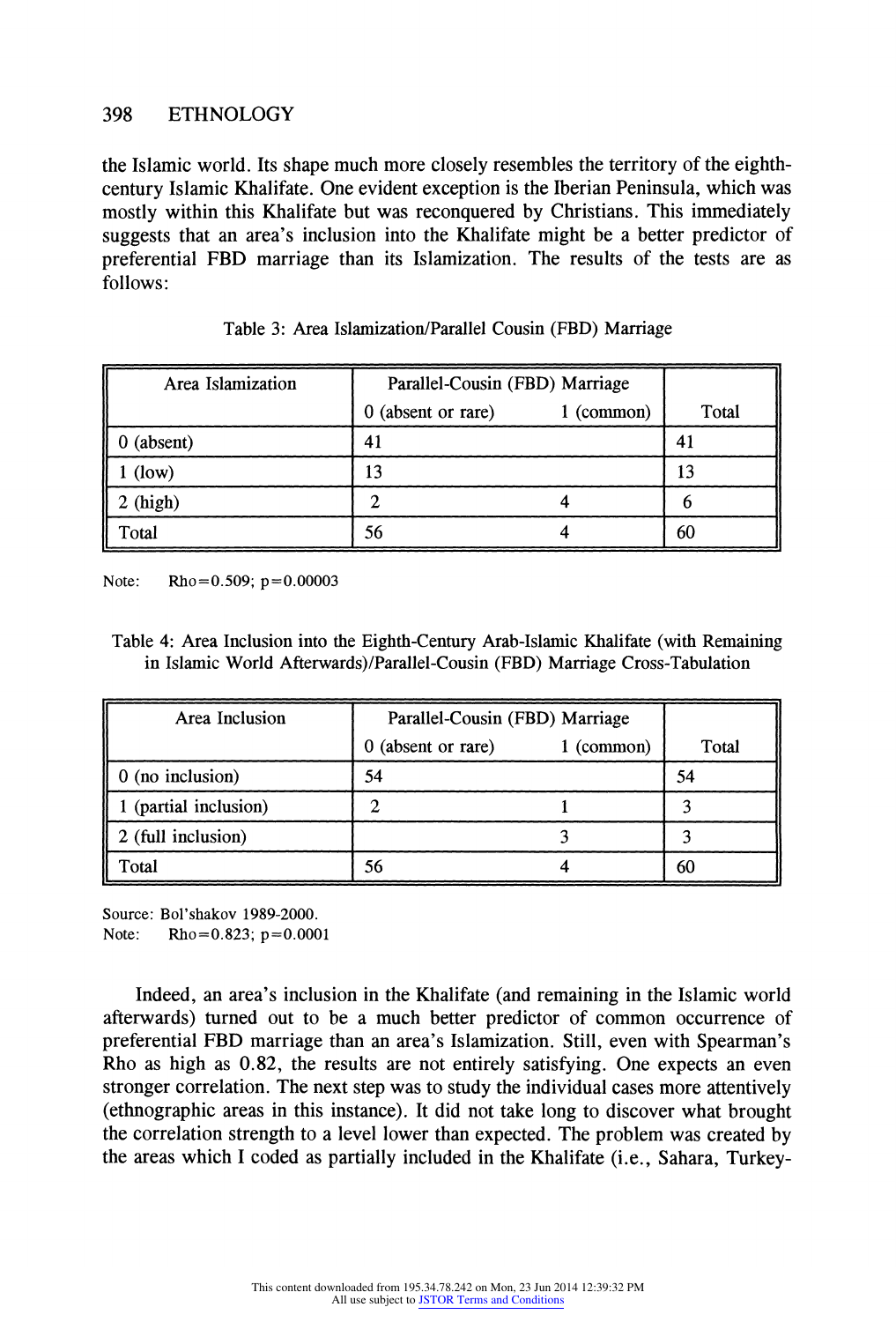## **PARALLEL-COUSIN MARRIAGE, ISLAMIZATION, ARABIZATION 399**

**Caucasus, and Central Asia). First, to code Sahara as partly included was, of course, a bit of an overstatement. Only small parts of the northern Sahara came under the influence of the Khalifate. Vast areas of the southern Sahara were completely beyond** any control of this polity. Hence, there was no choice but to split the Sahara into **North Sahara and South Sahara. Only North Sahara was coded as partly included, whereas South Sahara was coded as not included. A similar problem appeared with Murdock's Turkey-Caucasus. Only its southernmost part was conquered by the Arabs and successfully Islamized. This area was also split in two, approximately along the**  Khalifate borders of the eighth century. The northern part was coded as not included, **the southern part was coded as fully included. Central Asia however, created the most problems. A closer inspection of the printed version of the Ethnographic Atlas**  showed that it included just those central Asian cultures (Kazak, Monguor, Khalka, **and Chahar) that occupied territories well outside the Khalifate borders. It did not include any cultures from the southeastern part of central Asia conquered by the**  Arabs in the seventh to eighth centuries. Thus, there was nothing to split. I had no **choice but to code south-central Asia myself. The study of a sample of south-central**  Asian cultures produced the following results: out of eighteen south-central Asian **cultures studied, twelve ( > 66 per cent) had preferred parallel-cousin (FBD)**  marriage.<sup>3</sup> Thus, coding this area as "FBD marriage: common" produced the **following cross-tabulation.** 

| Area Inclusion      | Parallel-Cousin (FBD) Marriage |            |
|---------------------|--------------------------------|------------|
|                     | 0 (absent or rare)             | 1 (common) |
| 0 (no inclusion)    | $57*$                          |            |
| (partial inclusion) |                                | 1**        |
| 2 (full inclusion)  |                                | 5***       |

**Table 5: Parallel-Cousin (FBD) Marriage/Area Inclusion into the Eighth-Century Arab-Islamic Khalifate (with Remaining in Islamic World Afterwards)** 

**\* African hunters, S. Afr. Bantu, C. Bantu, NE Bantu, Equatorial Bantu, Guinea Coast, W. Sudan,**  Nigerian Plateau, E. Sudan, Upper Nile, Ethiopia and the African Horn, Moslem Sudan, S. Sahara, South Europe, Overseas Europeans, NW Europe, E. Europe, Turkey-N. Caucasus, N. Central Asia, **Arctic Asia, East Asia, Himalayas, N-C. India, S. India, Indian Ocean, Assam-Burma, SE Asia, Philippines-Pormosa, W. lndonesia, E. Indonesia, Australia, New Guinea, Micronesia, W. Melanesia, E. Melanesia, W. Polynesia, E. Polynesia, Arctic America, NW Coast, California, Great Basin-Plains,**  Plains, Prairie, E. Woodlands, Southwest, NW Mexico, C. Mexico, C. America, Caribbean, Guiana, **Lower Amazonia, Inner Amazonia, Andes, Chile-Patagonia, Gran Chago, Mato Grosso, E. Brazil** 

**\*\* North Sahara** 

**\*\*\* N. Africa, S. Caucasus, Semitic Near East, Middle East, S. Central Asia** 

Note: Rho=0.999; p=0.0001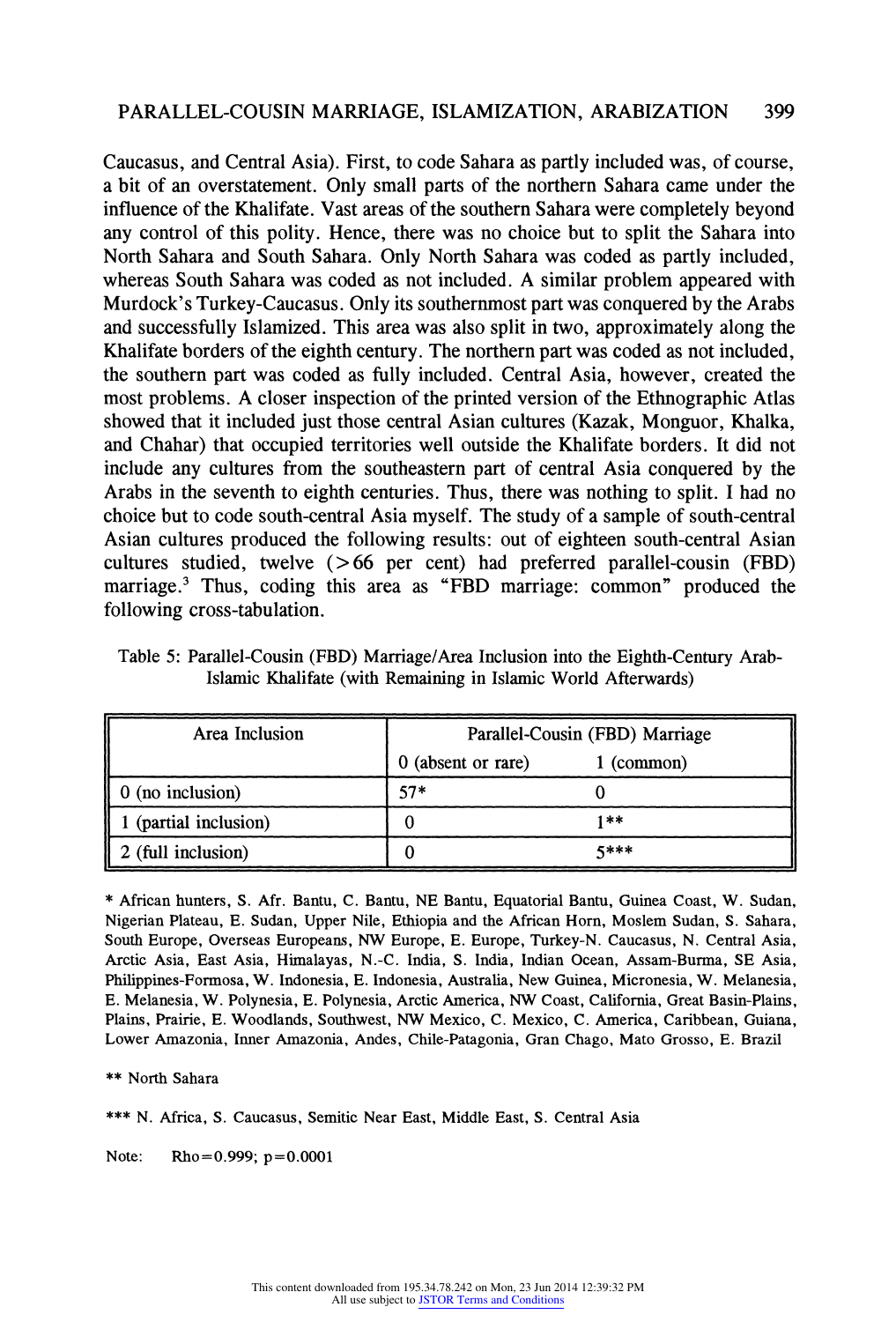**So, finally, there was no doubt that an area's inclusion in the eighth-century Arab Khalifate (and remaining in the Islamic world afterwards) is one of the strongest possible predictors of FBD marriage. But why?** 

#### **DISCUSSION**

**On the one hand, there seems to be no serious doubt that there is some functional connection between Islam and FBD marriage. Indeed, this marriage type appears to be highly adaptive within an Islamic context. As is well known an important feature of Islamic law (al-Shari:'ah) is that it insists that a daughter have her share of inheritance, although half the size of a son's. What is more she must have her firm share of inheritance in all types of property left by her father. The Quranic verses**  of inheritance  $(4:7, 11-12, 176)$ ... granted inheritance rights to ... daughters ... **. of the deceased in a patriarchal society where all rights were traditionally vested solely in male heirs. Similar legal rights would not occur in the West until the nineteenth century" (Esposito 1998:95; see also Schacht 1964; Esposito 1982). Islamic religious authorities often paid great attention to the observance of this rule, interpreting any attempts to deprive a daughter of her share in any type of property as a clear manifestation of Ta:ghu:t (Satanic law) (Dresch 1989).** 

**This norm does not appear to have created any serious problems in nonagricultural mercantile Mecca. However, it often created serious problems in an intensive agriculturalist, patrilineal, exogamous, patrilocal context. Imagine, within such a context, an extended family of plow agriculturalists living in a monoclan village and**  possessing a large, consolidated, easily exploitable plot of land. For this family to **observe the above-mentioned Islamic norm without changing its marriage patterns would mean that in every generation a significant proportion of the land would be**  inherited by daughters. With exogamous patrilocal marriage, the daughters would **have to be married to men of other villages. However, the people are plow agriculturalists who are also Muslims observing (to at least some extent) Islamic seclusion of women. The daughter would be highly unlikely to till the land; her husband would actually plow and control it. Hence, the land would actually fall under the control of a daughter's husband's household. As a result, within a span of just a few generations what had been a consolidated tract of land would be turned into a patchwork of small plots belonging to different households. The male members of the extended family would also, of course, get control over various small pieces of land through their wives. But a mosaic of small land pieces scattered about the vicinity would be small compensation for the loss of the large, viable mass of land that the family had controlled.** 

**Within such a context parallel-cousin (FBD) marriage would solve the problem. If a man?s daughter marries his brother'son, the land that she would inherit remains**  under the control of her father's family and he does not have the problems described **above (Rosenfeld 1957). Hence, the association of parallel-cousin (FBD) marriage and Islam is not at all surprising.**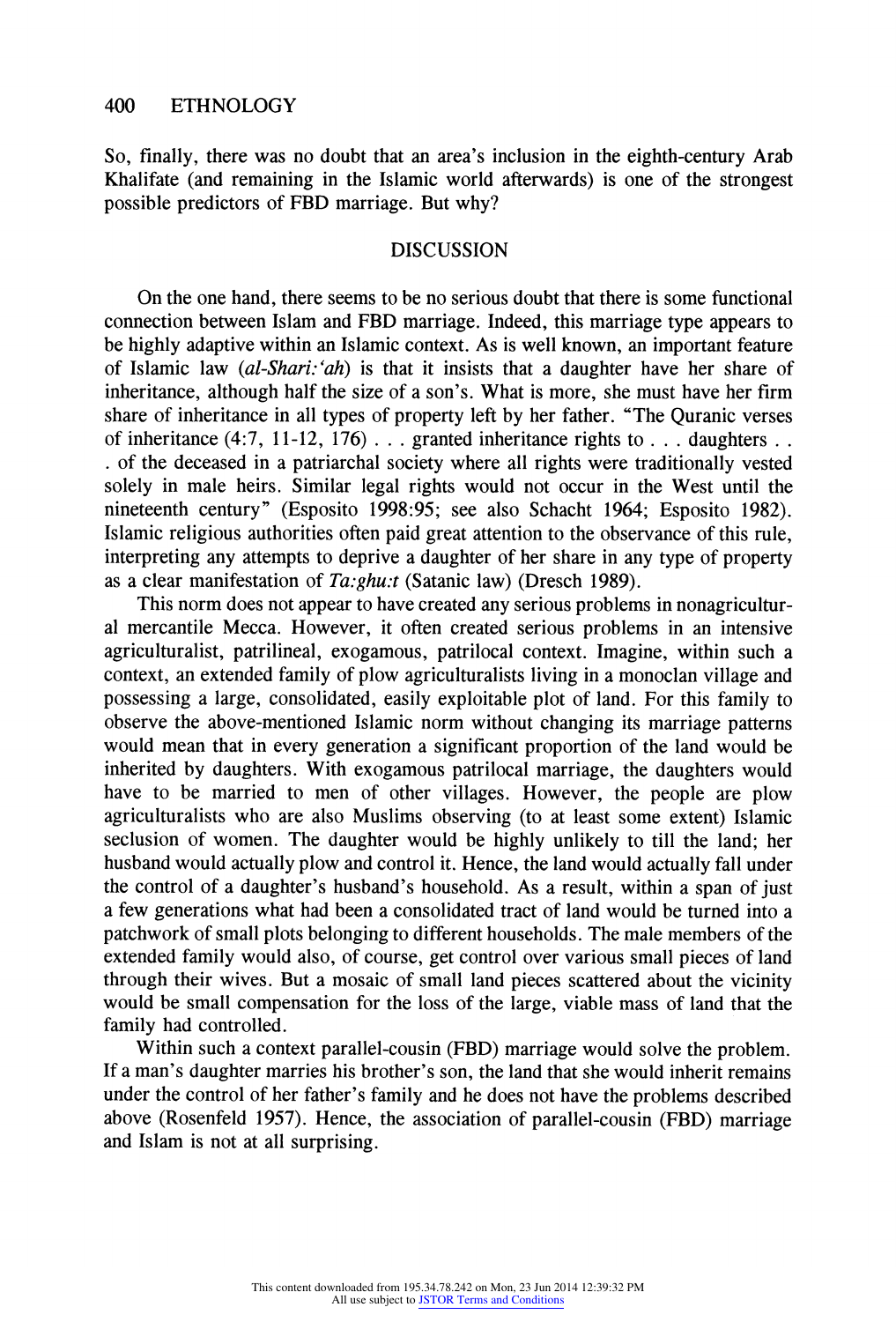#### **PARALLEL-COUSIN MARRIAGE, ISLAMIZATION, ARABIZATION**  401

**<sup>401</sup>Islamic law does not prohibit FBD marriage, nor does it impose (or even recommend) it (Schacht 1964; al-Jazi:ri: 1990:60-61). But most traditional cultures have a clear perception that marriage between a man and his FBD is incestuous. This is evident in the fact that in most languages a kinship term for FBD (or MSD) would be identical with a kinship term for one's sister. This normally implies that marriage**  with a FBD (or MSD) would be perceived as equivalent to marriage with a sister **(Korotayev 1999). There appears to be something here that Kronenfeld (pers. comm.)**  called a "cognitive problem." Within such a context the mere permission to marry **a FBD is insufficient o overcome the above-mentioned cognitive problem, even if such a marriage brought some clear economic advantages for a groom and his family (as actually occurs, for example, within most Muslim societies of sub-Saharan Africa). Evidently, there should be something else in addition to Islamization to persuade someone to do this. That "something else" was present in the Arab-Islamic Khalifate of the seventh and eighth centuries (at least up to AD 751). What was it? Russian Islamic studies traditionally designated Islamic civilization as Arab-Muslim (which often met with strong objections from Muslim colleagues ffom former Soviet central Asia [e.g., Ahmadjonzoda 1988]). However, this designation is helpfill in**  some respects. The fact is that this civilization (especially within the territory of the first Islamic Empire) seems to contain important Arab non-Islamic elements and **cannot be understood without taking them into account.** 

**It is important to mention that Arabs were the dominant ethnic group within the Islamic Empire at least until the Abbasid revolution in the middle of the eighth**  century AD, and Arab culture as a whole (including its non-Islamic components, like **preferential parallel-cousin [FBD] marriage) acquired high prestige and proliferated within the borders of the Empire.** 

**With the conquests, the Arabs found themselves in charge of a huge non-Arab population. Given that it was non-Muslim, this population could be awarded a status similar to that of clients in Arabia, retaining its own organization under Arab control in return for the payment of taxes.... But converts posed a novel problem in that, on the one hand they had to be incorporated, not merely accommodated, within Arab society; and on the other hand, they had forgotten their genealogies, suffered defeat and frequently also enslavement, so that they did not make acceptable hali.fs; the only non-Arabs to be afElliated as such were the Hamra:' and Asa:wira, Persian soldiers who deserted to the Arabs during the wars of conquest in return for privileged status.... It was in response to this novel problem that Islamic wala:' lthe system of integration of non-Arab Muslims into Islamic society as dependent mawa:li:] was evolved. (Crone 1991:875)** 

**It is amazing that such a highly qualified specialist in early Islamic history as Crone managed to overlook another (and much more important) exception: the Yemenis (most of whom do not seem to have belonged to the Arab proto-ethnos by the beginning of the seventh century AD). The possible explanation here might be that Yemeni efforts aimed at persuading the Arabs that southern Arabians had always**  been Arabs—that is, that they were as Arab as the Arabs themselves, or even more Arab than the Arabs (al-'arab al-'a:ribah, as distinct from al-'arab al-musta'ribah **[Piotrovski; 1985:67; Shahid 1989:340-41; Robin 1991:64])-turned out to be so**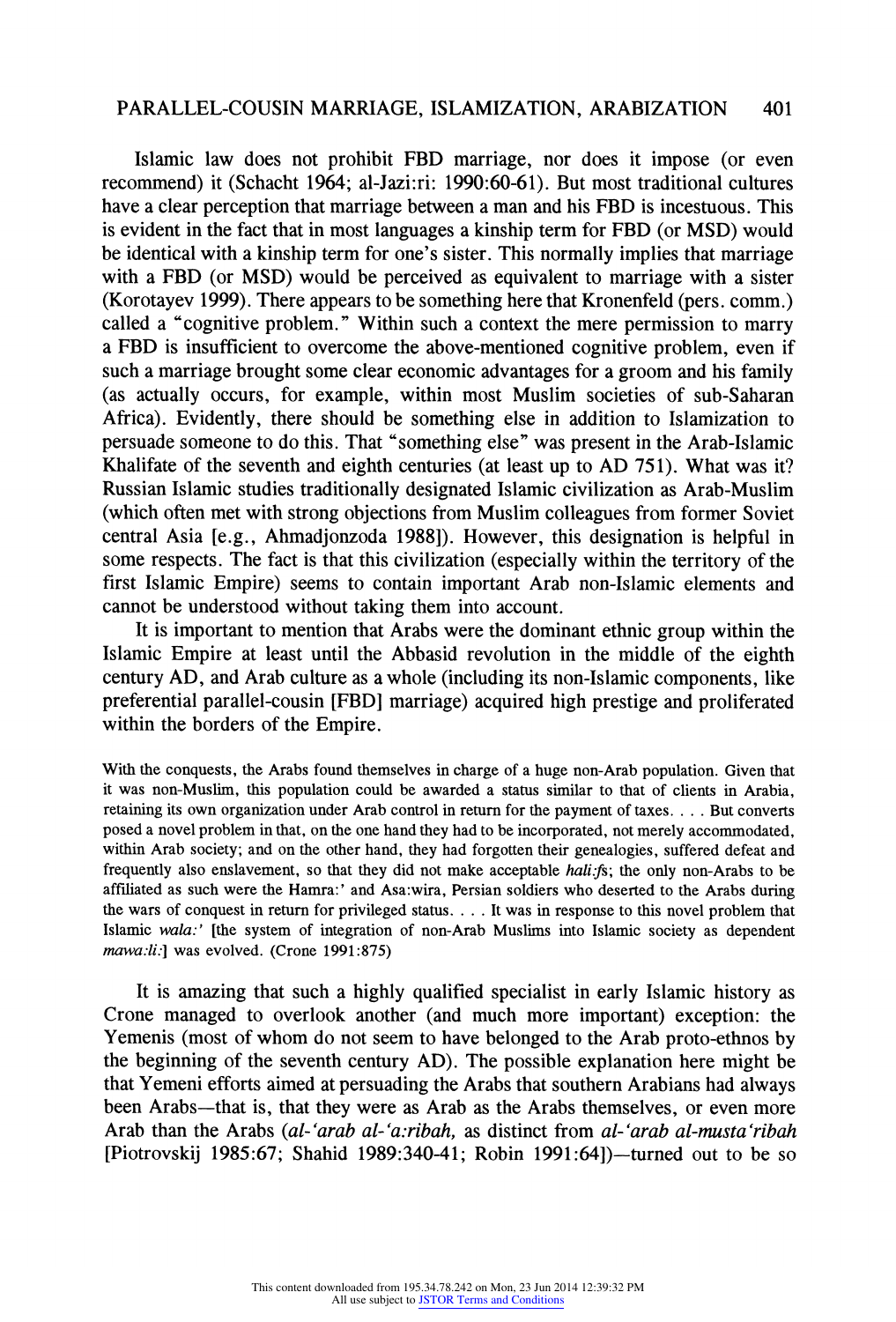**successful that they managed to persuade not only themselves and the Arabs, but the Arabists as well.** 

**However, in order to be recognized as Arabs, and thus as competent members of early Islamic society, the Yemenis had to adopt many Arab practices, even those that had no direct connection to Islam. An example of this is the Yemeni borrowing**  of Arab genealogical tradition. The pre-Islamic south Arabian communities were sha'bs, emphatically territorial entities.

**In strong contrast to the north Arabian practice of recording long lists of ancestors (attested also for the pre-Islamic period in the Safaitic inscriptions), epigraphic south Arabian nomenclature consisted simply of given name plus the name of the social grouping (usually the bayt), with optional insertion of the**  father's given name, but never any mention of an ancestor in any higher degree. One is irresistibly reminded of the remark attributed to the caliph 'Umar: "Learn your genealogies, and be not like the Nabataeans of Mesopotamia who, when asked who they are, say 'I am from such-and-such a village,'" which Ibn Khaldun quotes with the very significant comment that it is true also of the populations of the fertile tracts of Arabia. [The] *qabi:la...* [is] *fundamentally kinship-based and totally different in* **nature from the sha'b....** The Qur'anic verse (49:13) "*ja'alna:-kum shu'u:b*<sup>m</sup> wa-qaba:'iP" clearly refers to two different types of social organization, and when speaking of the settled populations of Arabia, Ibn Khaldun is careful to use the word  $shu'u:b$  and not *qaba*:'il, reserving the latter for the **nomads. (Beeston 1972a:257-58; see also Beeston 1972b:543; Ryckmans 1974:500; Robin 1982a, 1982b; Piotrovskij 1985:53, 69; Korotayev 1998)** 

**In early Islamic times, under the influence of northern Arabian tribal culture which acquired the highest prestige in the Muslim world, many southern Arabian sha'bs? while remaining essentially territorial (Dresch 1989; Serjeant 1989:xi), were transformed into qaba:2il, tribes structured formally according to genealogical principles. This transformation was also the result of the southern Arabians' intense effort at developing their own genealogies, as well as their passionate (and successful)**  struggle for the recognition of their genealogies by the Arab elite. In this way they **were able to attain high positions in the dominant Arab ethnos within the early Islamic state in the seventh to the middle of the eighth centuries (Piotrovskij 1977, 1985; al-Mad'aj 1988; Smith 1990).** 

All this suggests that within the Omayyid Khalifate there was strong informal pressure on the Islamized non-Arab groups to adopt Arab norms and practices, even **if they had no direct connection with Islam (e.g., genealogies and preferential parallel-cousin marriage). On the other hand, after these cultural traits were adopted, particularly FBD marrzage, their high functional value in the Islamic context would help to reproduce Arab cultural patterns for generations. In that historical context, when the Arabs were the dominant ethnic group, their norms and practices were borrowed by Islamized non-Arab groups striving to achieve full social status. Thus a systematic transition to FBD marriage took place when Islamization occurred together with Arabization. This was precisely the situation within the Arab Islamic Khalifate in the seventh and eighth centuries. And this might be the principal explanation for such a strong correlation between paralle]-cousin FBD marriage and the area included in the Omayyid Khalifate.**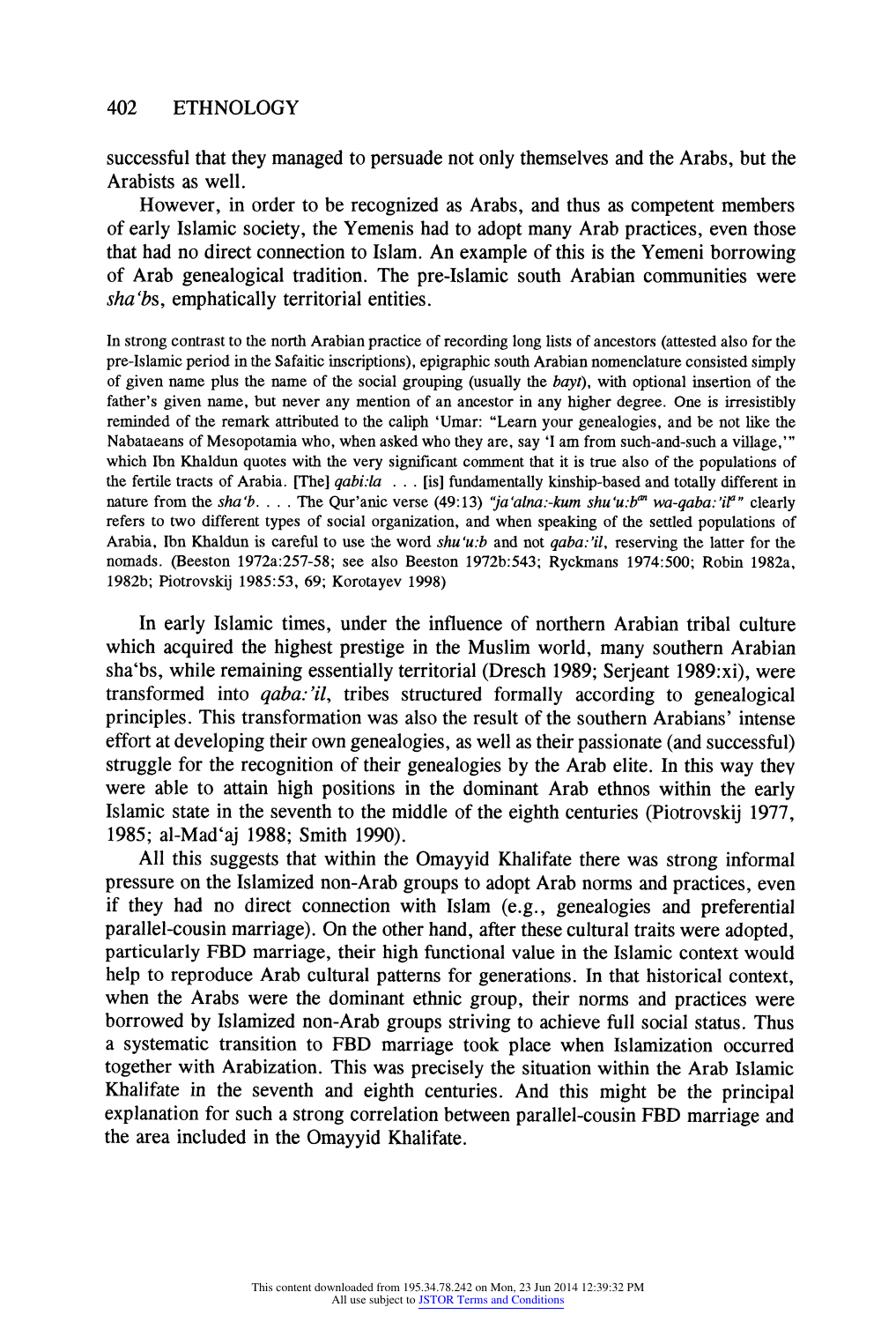**Of course, the strong association between FBD marriage and Islam confronts what is traditionally called Galton's problem (Naroll 1961, 1970; Naroll and D'Andrade 1963; Driver and Chaney 1970; Ember 1971; Strauss and Orans 1975; Ember and Ember 1998:677-78). There is little doubt that almost all the known cases of preferential FBD marriage are the result of diffusion from what appears to be a single source. There is some likelihood that the cognitive problem specified above was solved just once, or that just a single solution produced dozens of cultures having FBD marriage that spread in a large but circumscribed area of the Old World.** 

**At the time of its origin, FBD marriage had nothing to do with Islam. The cognitive problem solution seems to have occurred somewhere in the Syro-Palestine region well before the birth of Christ. Rodionov (1999) has recently drawn attention**  to the fact that this marriage pattern is widespread in the non-Islamic cultures of this **area (e.g., Maronites or Druze) and that it has considerable functional value in this non-Islamic ontext in facilitating the division of property among brothers after their father's death (Rodionov 1999). Like Rodionov (1999), I believe that this marriage**  pattern could hardly be attributed to Islamic or Arab influence here. It seems, rather, **that this marriage pattern in the Islamic world and the non-Islamic Syro-Palestinian cultures stems from the same source.** 

**But prior to the time of Islam, the diffusion of the FBD marriage pattern was rather limited. The only adjacent area where it diffused widely was the Arabian Peninsula (Negrja 1981; Kudelin l994), where its diffusion can be linked with a considerable Jewish influence in the area well before Islam (Crone 1987; Korotayev 1996; Korotayev, Klimenko, and Proussakov 1999). In any case, by the seventh century, preferential parallel-cousin marriage became quite common among several important Arab tribes (Negrja 1981; Kudelin 1994). In the seventh and eighth**  centuries, an explosive diffusion of this pattern took place when Arab tribes, backed **by Islam, spread throughout the whole of the Omayyid Khalifate. Although preferential parallel-cousin marriage diffused (together with Islam and Arabs) later beyond the borders of the Omayyid Khalifate, the extent of this diiffusion was very limited. Hence, the present distribution of FBD marriage was essentially created by the Muslim Arab conquests of the seventh and eighth centuries. The strong correlation between the degree of the Islamization and the presence of FBD marriages is to a considerable extent a product of network autocorrelation produced by the Arab-Islamic historical context.** 

### **METHODOLOGICAL CONCLUSION**

**This research shows once again that both extreme positions regarding Galton's problem that this problem invalidates all quantitative worldwide cross-cultural research (e.g., Chlenov 1988: 197), or that this problem should not be taken seriously (e.g., Ember 1971; Ember and Ember 1998:678) are not reasonable. Galton's problem must be taken seriously. Yet it is not a problem, but rather an asset of crosscultural research. That is, any strong and significant correlation should be taken**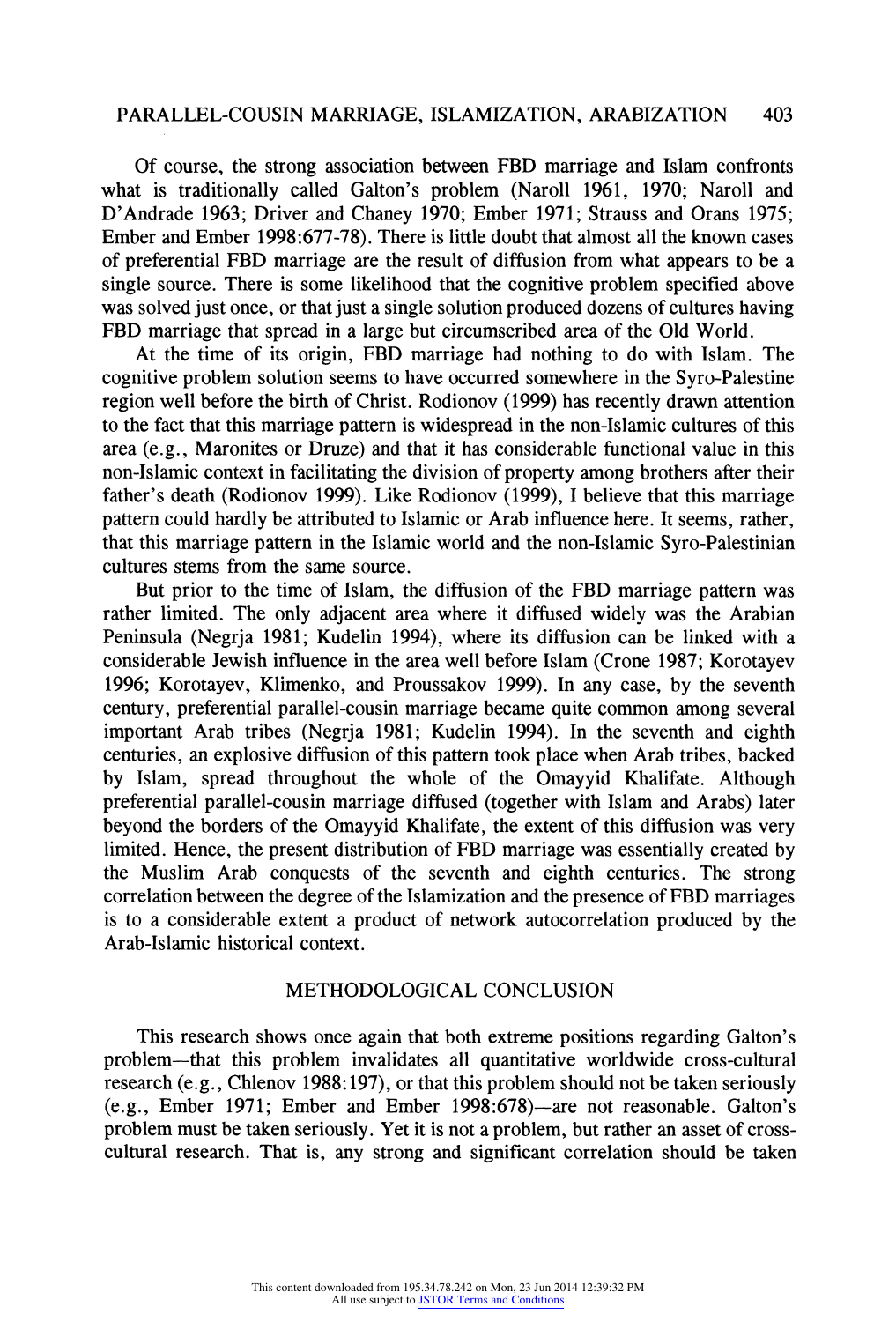#### **404 ETHNOLOGY**

**seriously irrespective of whether or not it is a result of Galton's problem (i.e., network autocorrelation [see e.g., White, Burton, and Dow 1981; Dow, Burton, White, md Reitz 1984; Dow, Burton, and White 1982; Dow, White, and Burton 1983; Burton and White 1987: 147, 1991]). If it is not, then it shows a worldwide cross-cultural regvlarity but if it is, it then deals with a result of the functioning of a certain historical communicative network axld its influence on the course of human history. And this is not less interesting. This also shows that attempts to restrict cross-cultural research entirely to the study of small random samples are counterproductive. Yes, their use tends to minimize Galton's problem, but this only makes sense if it is considered a problem, and not an asset. Of course, analysis of such samples could help find some worldwide cross-cultural regularities, but it can never assist with studying historical communicative networks and their influence on human cultural development.** 

#### **NOTES**

1. Russian (or rather, Soviet) anthropologists tended to explain it very differently, and within a **unilinear evolutionary framework, suggesting that the development of parallel-cousin marriage must have been correlated with the development of social stratification and political centralization (e.g.,**  Pershits 1955:55; Davydov 1979:123; Negrja 1981:82; Kudelin 1994:181). This theory is the least **plausible. It does not survive even a preliminary verification/falsification test and does not explain why**  so many cultures that achieved a fairly similar level of stratification and political centralization (in **Europe, south, southeast, and east Asia, etc.) failed to develop a similar kind of marriage** 

**2. All quantitative cross-cultural researchers know that it is quite unusual to get a correlation**  coefficient higher than 0.5 for a first cross-tabulation of two variables for an Ethnographic Atlas-sized **sample. Of course, statistics textbooks teach us that only a correlation of > 0.7 can be regarded as strong, whereas if it is between 0.5 and 0.7 it should only be regarded as of medium strength. However, experience with cross-cultural statistical analysis has led us to the point where we now teach our students that a correlation coefficient of 0.5 while testing two Ethnographic Atlas variables should be regarded as strong, whereas even 0.4 should not be regarded as a weak correlation, but rather as of medium strength.** 

3. I thank Vladimir Yurlov for his assistance with collecting the data on Central Asia. The sources **used are as follows: Andreev 1949, 1953; Kisyakov 1969; Monogarova 1949, 1972; Shanijazov 1964; Tolstov et al. 1963** 

#### **BIBLIOGRAPHY**

- **Ahmadjonzoda, A. 1988. O probleme tak nazyvaemoj musul'manskoj kul'tury (On the Problem of the So-Called Muslim Culture). Vzaimodejstvie i vzaimovlijanie tsivilizatsij i kul'tur na Vostoke**  (Interaction and Mutual Influence of Civilizations and Cultures in the East), ed. L. Aganina, **pp. 3-4. Moscow.**
- **Andreev, M. S. 1949. Kharakteristike drevnih tadzhikskih semejnyh otnoshenij (Ancient Tadjik Family Relations). Izvestija AN Tadzhikskoj SSR 15:3-24.** 
	- **1953. Tadzhiki doliy Huf (Tadjiks of the Huf Valley), Vol. 1. Stalinabad.**
- Barth, F. 1954. Father's Brother's Daughter Marriage in Kurdistan. Southwestern Journal of **Anthropology 10:164-71.**
- Beeston, A. F. L. 1972a. Kingship in Ancient South Arabia. Journal of the Economic and Social **History of the Orient 15:256-68.** 
	- **1972b. Notes on Old South Arabian Lexicography VII. Le Museon 85:535-44.**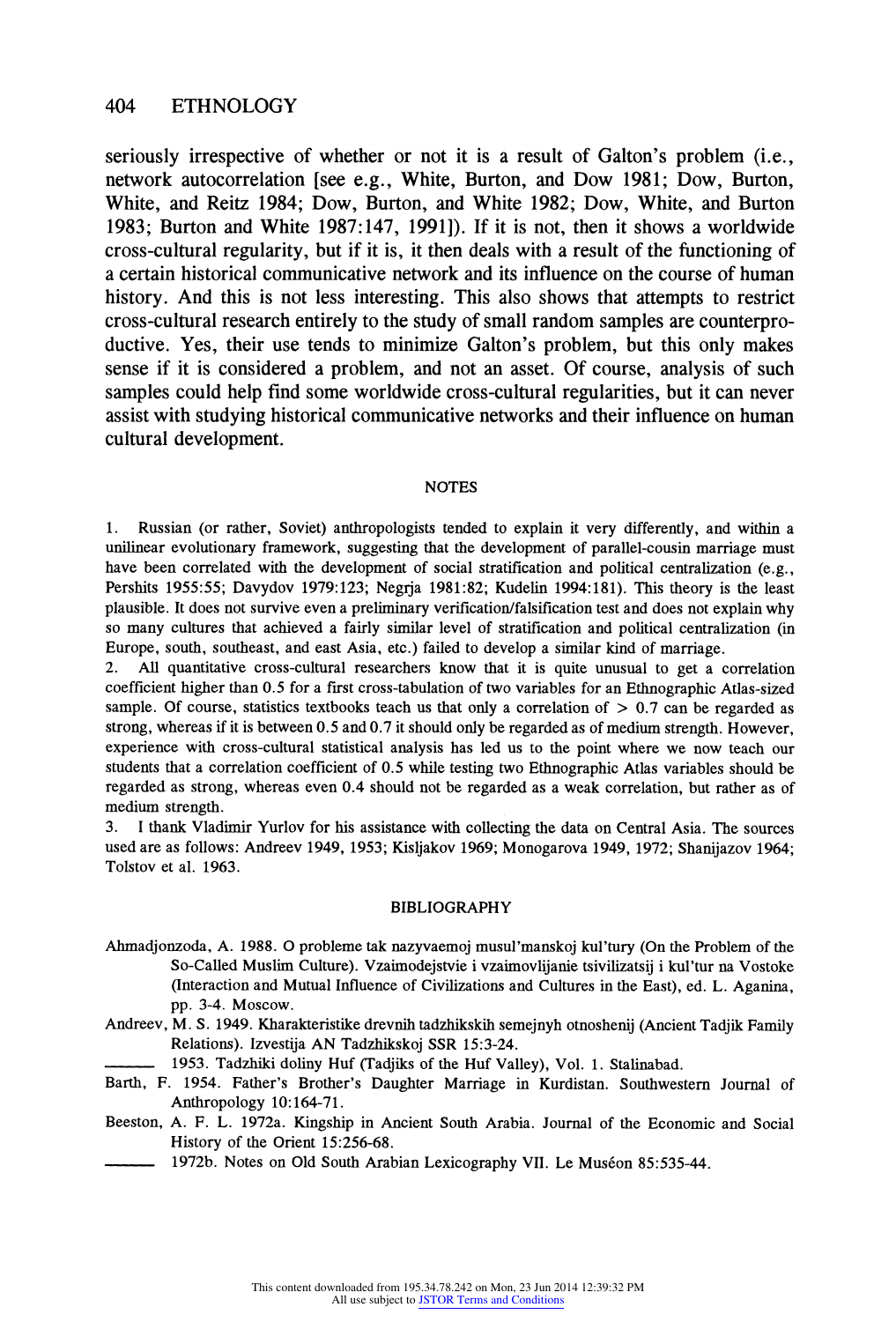**Bol'shakov, O. G. 1989-2000. Istorija Halifata (History of the Khalifate). Moscow.** 

**Bourdieu, P. 1995. Outline of a Theory of Practice. Cambridge.** 

- **Burton, M. L., and D. R. White. 1987. Cross-Cultural Surveys Today. Annual Review of Anthropology 16:143-60.**
- **1991. Regional Comparisons, Replications, and Historical Network Analysis. Behavioral Science Research 25:55-78.**
- **Chlenov, M. A. 1988. Holocul'taralism (Holocultural Theory). Svod etnograficheskh ponjatij i terminov. Etnografija i smezhnye distsipliny. Etnograficheskie subdistsipliny. Shkoly i napravlenija. Metody (A Compendium of Ethnographic Notions and Terms. Ethnography and Related Disciplines. Ethnographic Subdisciplines. Schools and Trends. Methods), eds. M. V.**  Krjukov and I. Sellnow, pp. 195-98. Moscow.
- **Crone, P. 1987. Meccan Trade and the Rise of Islam. Oxford.**
- **1991. Mawla:. The Encyclopaedia of Islam, eds. H. A. R. Gibb et al., pp. 874-82. Leiden.**  Davydov, A. D. 1979. Sel'skaja obshchina i patronimija v stranah Blizhnego i Srednego Vostoka **(Agricultural Community and Patronymy in the Countries of the Near and Middle East). Moscow.**
- **Dow, M. M., M. L. Burton, and D. R. White. 1982. Network Autocorrelation. Social Networks 4: 169-200.**
- Dow, M. M., M. L. Burton, D. R. White, and K. Reitz. 1984. Galton's Problem as Network **Autocorrelation. American Ethnologist 11:754-70.**
- **Dow, M. M., D. R. VVhite, and M. L. Burton. 1983. Multivariate Modeling with Interdependent Network Data. Behavioral Science Research 17:216-45.**
- **Dresch, P. 1989. Tribes, Government, and History in Yemen. Oxford.**
- **Driver, H. E., and R. P. Chaney. 1970. Cross-Cultural Sampling and Galton's Problem. A Handbook of Method in Cultural Anthropology, eds. R. Naroll and R. Cohen, pp. 990-1003. Garden City NY.**
- **Ember, C. R., and M. Ember. 1998. Cross-Cultural Research. Handbook of Methods in Cultural Anthropology, ed. H. R. Bernard, pp. 647-90. Walnut Creek CA.**
- **Ember, M. 1971. An Empirical Test of Galton's Problem. Ethnology 10:98-106.** 
	- **1983. On the Origin and Extension of the Incest Taboo. Marriage, Family, and Kinship, eds. M. Ember and C. R. Ember, pp. 65-108. New Haven.**
- **Esposito, J. L. 1982. Women in Muslim Family Law. Syracuse.**
- **1998. Islam: The Straight Path. New York.**
- al-Jazi:ri:, 'A. 1990. Kita:b al-Fiqh 'ala:-l-madha:hib al-arba'ah. Al-juz' al-ra:bi'. Kitab al-nika:h, **kita:b al-tala:q (The Book of Law according to the Four Schools. Part 4. The Book of Marriage, the Book of Divorce). Beirut.**
- Kisljakov, N. A. 1969. Ocherki po istorii sem'i i braka u narodov Srednej Azii i Kazahstana. **Leningrad.**
- **Korotayev, A. V. 1996. "Aramaeans" in a Late Sabaic Inscription. ARAM 8:293-98.**
- **1998. Vozhdestva i plemena strany Ha:shid i Baki:l (Chiefdoms and Tribes of the Land of Hashid and Baki:l). Moscow.**
- **1999. 0 sootnoshenii sistem terminov rodstva i tipov sotsial'nyh sistem: opyt kolichestvennogo kross-kul'turnogo analiza (The Correlation between the Kinship Terms and Social System Types: A Quantitative Cross-Cultural Comparison). Algebra rodstva 3:117-47.**
- **Korotayev, A., V. Klimenko, and D. Proussakov. 1999. Origins of Islam: Political-Anthropological and**  Environmental Context. Acta Orientalia Hung 52:243-76.
- **Kudelin, A. B. 1994. Semejno-brachnye otnoshenija v Aravii 5-7 w. i ih otrazhenie v rannejarabskoj poezii (Pamily and Marriage in Arabia in the Fifth-Seventh Centuries and Their Reflection in the Early Arab Poetry). Islam i problemy mezhtsivilizatsionnyh vzaimodeystviy (Islam and Problems of Intercivilizational Interactions), eds. S. H. Kjamilev and I. M. Smiljanskaja, pp. 181-92. Moscow.**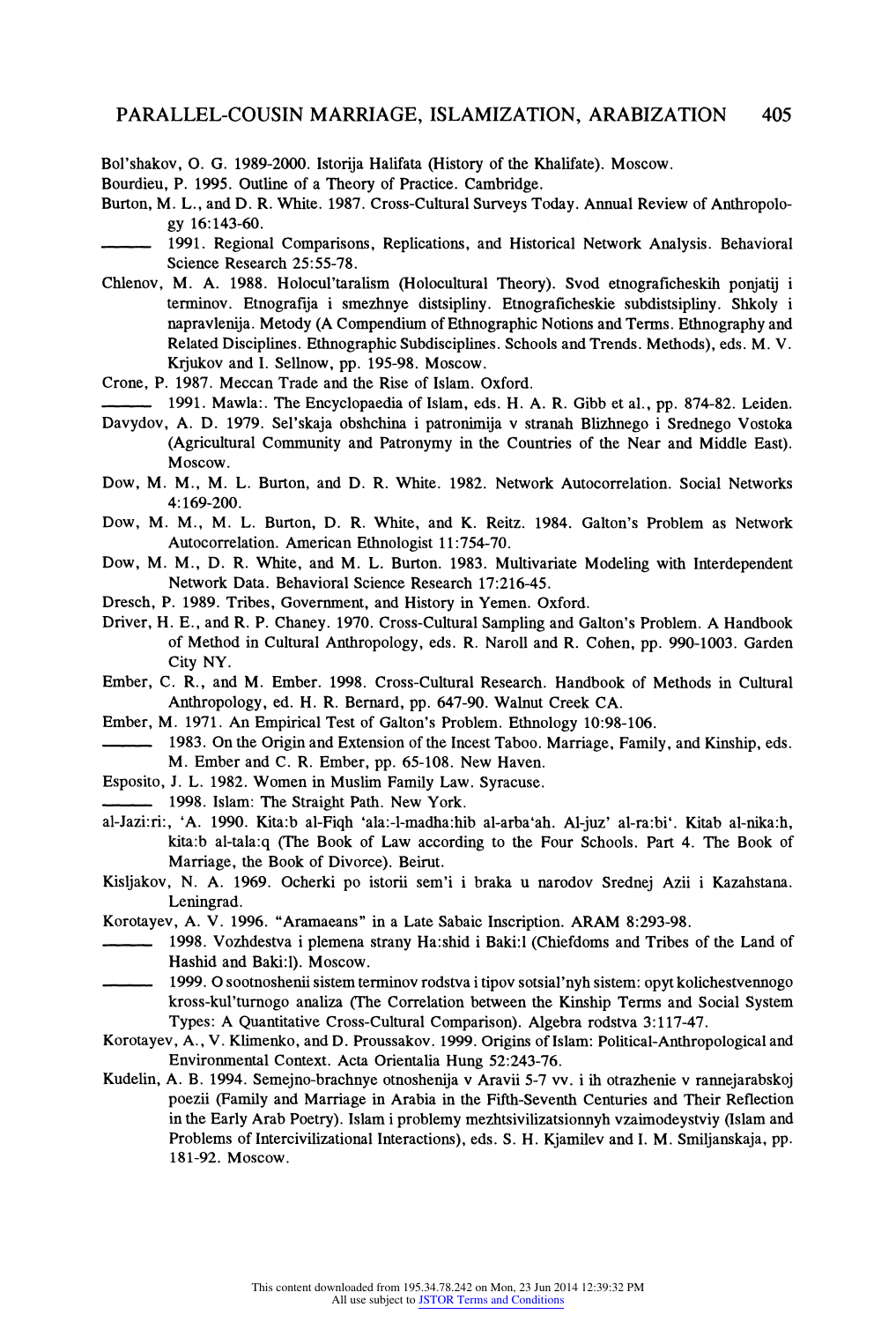**al-Mad'aj, M. M. M. 1988. The Yemen in Early Islam 9-233/630-847: A Political History. London.** 

**Monogarova, L. F. 1949. Jazgulemtsi Zapadnogo Pamira (Yazgulem of Western Pamir). Sovetskaja Etnografija 3:101-16.** 

**1972. Preobrazovanija v bytu ikulture pripamirskih narodnostei ¢Transformations inEveryday Life and Culture of the Peoples of Poothills Pamir). Moscow.** 

**Murdock, G. P. 1967. Ethnographic Atlas: A Summary. Pittsburgh.** 

- **Murdock, G. P., R. Textor, H. Barry, III, and D. R. White. 1990. Ethnographic Atlas. World Cultures 6(3) (second computer variant).**
- Murdock, G. P., R. Textor, H. Barry, III, D. R. White, and W. Divale. 1999-2000. Ethnographic **Atlas. World Cultures 10(1):24-136, at 01-09.sav; 11(1), ealO.sav (third computer version).**
- Murphy, R. F., and L. Kasdan. 1959. The Structure of Parallel Cousin Marriage. American **Anthropologist 61:17-29.**
- Naroll, R. 1961. Two Solutions to Galton's Problem. Philosophy of Science 18:15-39.
- **1970. Galton's Problem. A Handbook of Method in Cultural Anthropology, eds. R. Naroll and R. Cohen, pp. 974-89. Garden City NY.**
- Naroll, R., and R. G. D'Andrade. 1963. Two Further Solutions to Galton's Problem. American **Anthropologist 65:1053-67.**
- Negrja, L. V. 1981. Obshchestvennyj stroj Severnoj i Tsentral'noj Aravii v V-VII vv. (Social System **of North and Central Arabia in the Pifth to Seventh Centuries). Moscow.**
- **Pasternak, B., M. Ember, and C. R. Ember. 1997. Sex, Gender, and Kinship: A Cross-Cultural Perspective. Upper Saddle River NJ.**
- Pershits, A. I. 1955. Iz istorii patriarhal'nyh form braka (Nahva-ortokuzennyj brak u arabov) (From the History of the Traditional Marriage Forms [Nahwah--Parallel Cousin Marriage among the Arabs]). Kratkie soobshchenija Instituta etnografii (Short Communications of the Ethnography **Institute) 24:43-54.** 
	- **1998. Tuaregi (The Tuareg). Narody i religii mira (Peoples and Religions of the World), eds. V. A. Tishkov, pp. 542-43. Moscow.**
- **Piotrovskij M. B. 1977. Predanie o himjaritskom tsare As'ade al-Ka:mile (The Saga of the Himyaritic King As'ad al-Ka:mil). Moscow.**
- **1985. Ju7hnaja Aravija v rannee srednevekov'e. Stanovlenije srednevekovogo obshchestva (South Arabia in Early Middle Ages. Formation of Medieval Society). Moscow.**
- **Robin, C. 1982a. Les Hautes-Terres du Nord-Yemen avant l'Islam (Highlands of Northern Yemen before Islam). I-II. Istanbul.** 
	- 1982b. Esquisse d'une histoire de l'organisation tribale en Arabie du Sud antique (A Sketch of a History of Tribal Organization in Ancient South Arabia). La péninsule Arabique **d'aujourd'hui. T. II. Etudes par pays (The Arabian Peninsula Today. Vol. 2. Individual Countries), ed. P. Bonnenfant, pp. 17-30. Paris.**
- 1991. La pénétration des Arabes nomades au Yémen (Penetration of Nomad Arabs to Yemen). Revue du Monde Musulman et de la Méditerranée 61:71-88.
- Rodionov, M. A. 1999. Eshcho raz ob ortokuzennom brake u arabov (Once More about Parallel Cousin **WIarriage among the Arabs). Algebra rodstva 3:264-66.**
- Rosenfeld, H. 1957. An Analysis of Marriage Statistics for a Moslem and Christian Arab Village. **International Archives of Ethnography 48:32-62.**
- **Ryckmans, J. 1974. Himyaritica (4). Le Museon 87:493-521.**
- **Schacht, J. 1964. An Introduction to Islamic Law. Oxford.**
- Serjeant, R. B. 1989. Introduction. Gazetteer of Historical North-West Yemen in the Islamic Period to **1650, ed. R. Wilson, pp. ix-xii. Hildesheim.**
- **Shahid, I. 1989. Byzantium and the Arabs in the Fifth Century. Washington DC.**
- **Shanijazov, K. S. 1964. Uzbeki-karluki (Uzbeks-Karluks). Tashkent.**
- **Smith, G. R. 1990. Yemenite History-Problems and Misconceptions. Proceedings of the Seminar for Arabian Studies 20:131-39.**